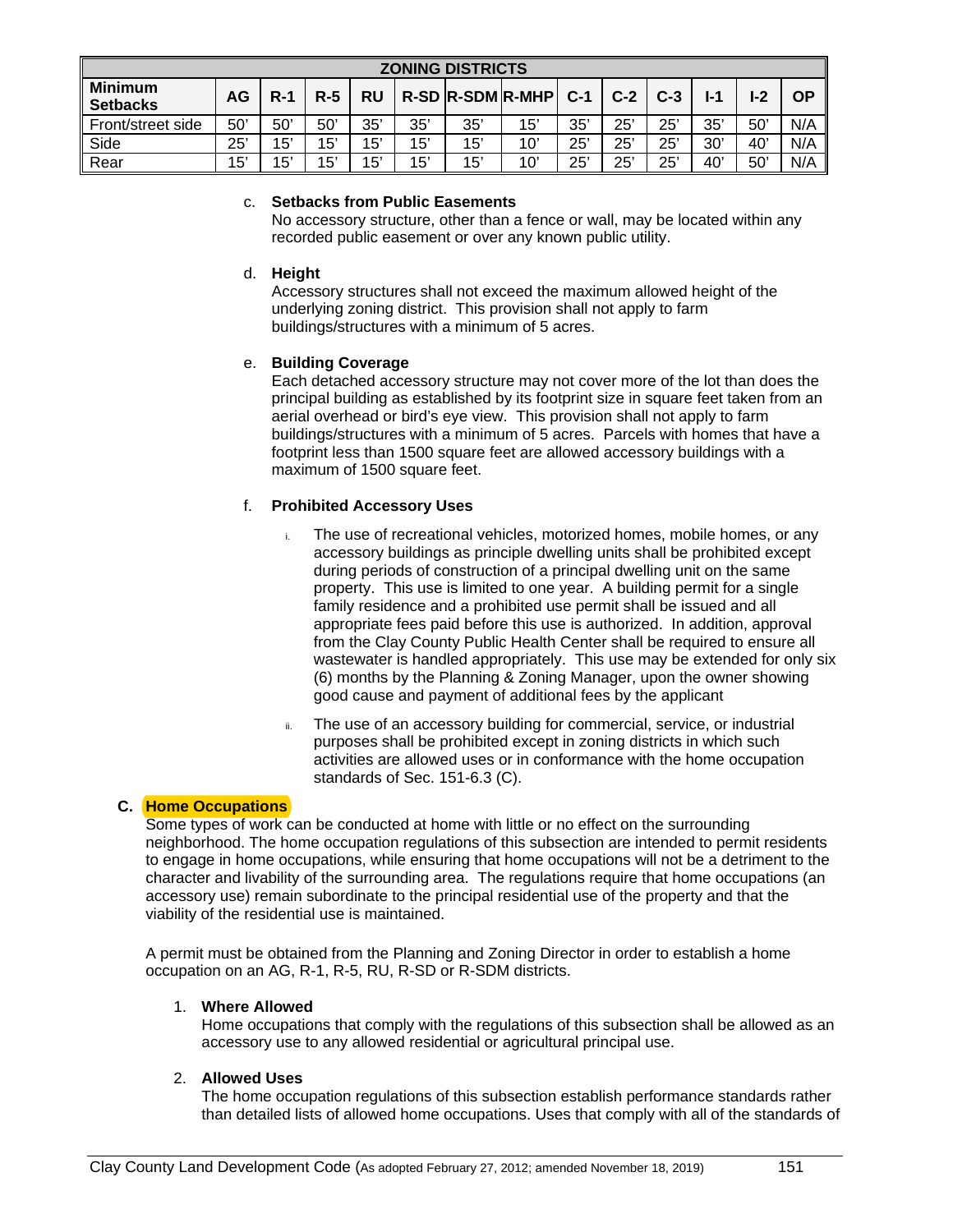this subsection will be allowed as home occupations unless they are specifically prohibited.

## 3. **Prohibited Uses**

The following uses by the nature of their investment or operation have a pronounced tendency to rapidly increase beyond the limits permitted for home occupations once started and thereby impair the use and value of a residentially zoned area for residence purposes. Therefore, the uses specified below shall not be permitted as home occupations.

## a. **Animal Care or Boarding**

Animal care or boarding facilities (including animal hospitals, kennels, stables and all other types of animal boarding and care facilities) are not allowed as home occupations.

### b. **Antique Shops**

## c. **Auto/Equipment Repair, Rental or Sales**

Any type of repair, rental, sales or assembly of vehicles or equipment with internal combustion engines (such as autos, motorcycles, scooters, snowmobiles, outboard marine engines, lawn mowers, chain saws, and other small engines) or of large appliances (such as washing machines, dryers, and refrigerators) or any other work related to automobiles and their parts is prohibited as a home occupation in all districts

## d. **Clinics or Hospitals**

### e. **Clubs or Lodges**

## f. **Dancing or Choreography Schools**

Dancing or Choreography Schools training in excess of six (6) students is not allowed as a home occupation.

### g. **Employee Dispatch Centers**

Dispatch centers, where employees come to the site to be dispatched to other locations, are not allowed as home occupations

## h. **Funeral Homes or Mortuaries**

Funeral homes and funeral service activities are not allowed as home occupations.

#### i. **Gift Shops**

# j. **Medical Offices or Clinics**

Medical offices and medical clinics are not allowed as home occupations. This includes doctors' offices, dentists' offices, psychologist's offices, hospitals and all other medical care facilities. The prohibition shall not be interpreted as preventing medical practitioners from seeing patients in their home on an emergency basis.

## k. **Nursery Schools**

Nursery Schools or Preschools educating in excess of six (6) students is not allowed as a home occupation.

#### l. **Painting**

The painting of vehicles, trailers, boats, fencing, or other items not directly related to the onsite residential use is not allowed as a home occupation.

### m. **Restaurants**

Restaurants, food service establishments, and Bed and Breakfasts are not allowed as home occupations.

## n. **Stables or Kennels**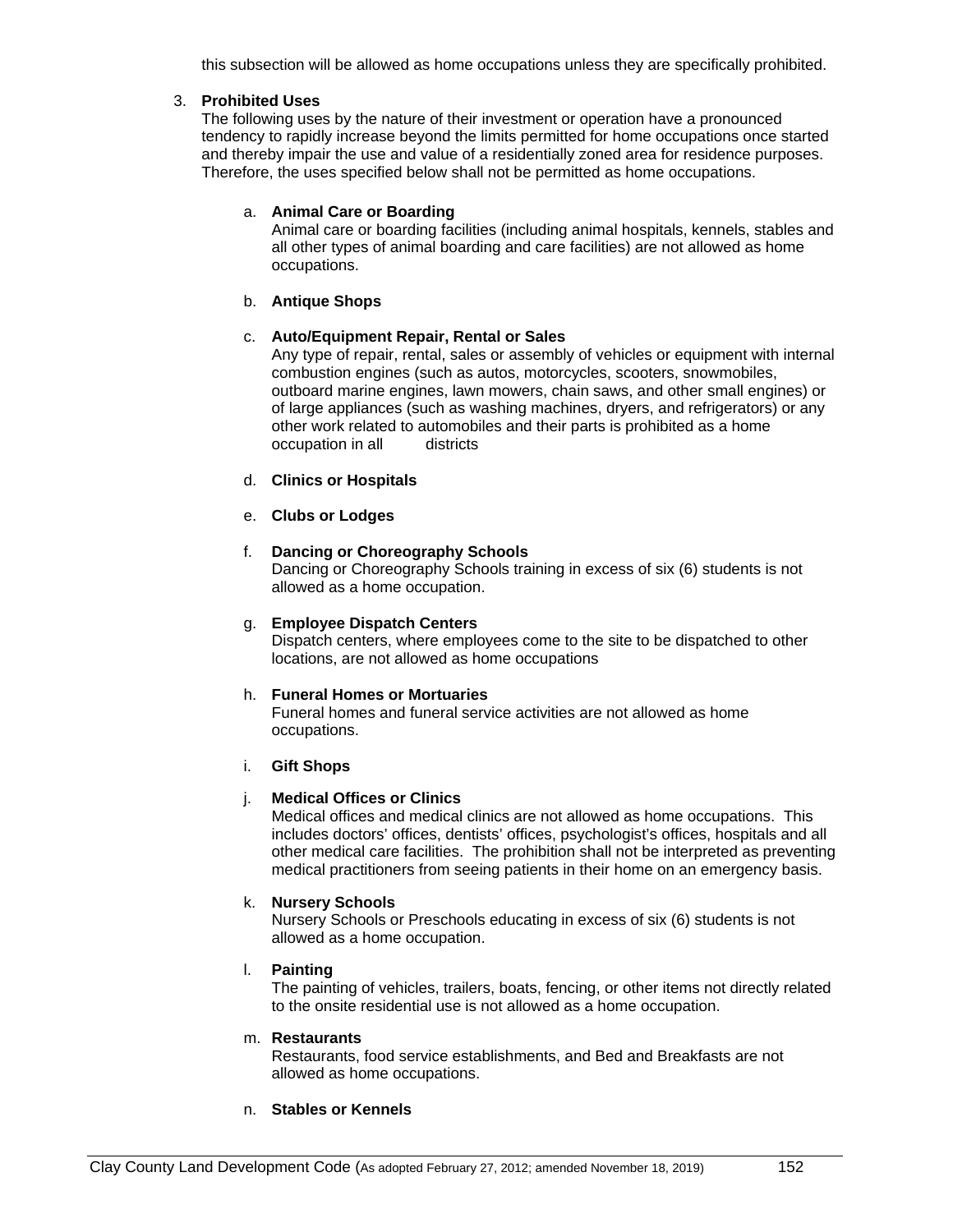### 4. **Employees**

No home occupation shall have nonresident employees. For the purpose of this provision, the term "nonresident employee" includes an employee, business partner, co-owner, or other person affiliated with the home occupation, who does not live at the site, but who visits the site as part of the home occupation.

### 5. **Resident Operator**

The operator of a home occupation shall be a full-time resident of the dwelling unit.

### 6. **Customers**

Customers may visit the site only during the hours of 8 a.m. to 8 p.m. No more than 6 customers or clients may visit the site of a home occupation in any single day. This provision shall not apply to rentals of residential rooms or properties.

### 7. **Floor Area**

No more than 25 percent of the total floor area of the dwelling unit may be used to house a home occupation. Up to 1,000 square feet of an accessory structure, such as a garage, may be used for a home occupation. These figures represent storage of materials, inventory and finished products. This provision shall not apply to rentals of residential rooms or properties.

### 8. **Signs**

Home occupations shall be limited to nameplate signs, not exceeding 2 square feet in area, on each side.

### 9. **Outdoor Activities**

All activities and storage areas associated with home occupations must be conducted within completely enclosed structures.

### 10. **Exterior Appearance**

There shall be no visible evidence of the conduct of a home occupation when viewed from the street right-of-way or from an adjacent lot. There may be no change in the exterior appearance of the dwelling unit that houses a home occupation or the site upon which it is conducted that will make the dwelling appear less residential in nature or function. Examples of such prohibited alterations include construction of parking lots, paving of required setbacks, or adding commercial-like exterior lighting.

#### 11. **Operational Impacts**

No home occupation or equipment used in conjunction with a home occupation may cause odor, vibration, noise, electrical interference or fluctuation in voltage that is perceptible beyond the lot line of the lot upon which the home occupation is conducted. No hazardous substances may be used or stored in conjunction with a home occupation. Hazardous substances shall follow the Environmental Protection Agency (EPA) regulations in the Code of Federal Regulations (40 CFR) defining four (4) hazardous waste characteristic properties: ignitability, corrosivity, reactivity, or toxicity (see 40 CFR 261.21-261.24). Hazardous substances may also adhere to the common household hazardous waste products list produced by the Mid-America Regional Council of Governments (MARC).

#### 12. **Trucks**

No truck or van with a payload rating of more than the manufacturers rating of 1½ ton may be parked at the site of a home occupation.

## 13. **Deliveries**

Deliveries or pick-ups of supplies or products associated with home occupations are allowed only between 8 a.m. and 8 p.m.

#### 14. **Retail Sales**

Retail sales of goods shall be prohibited except when conducted entirely as an accessory activity to any services provided on the site (e.g., hair care products sold to hair style customers).